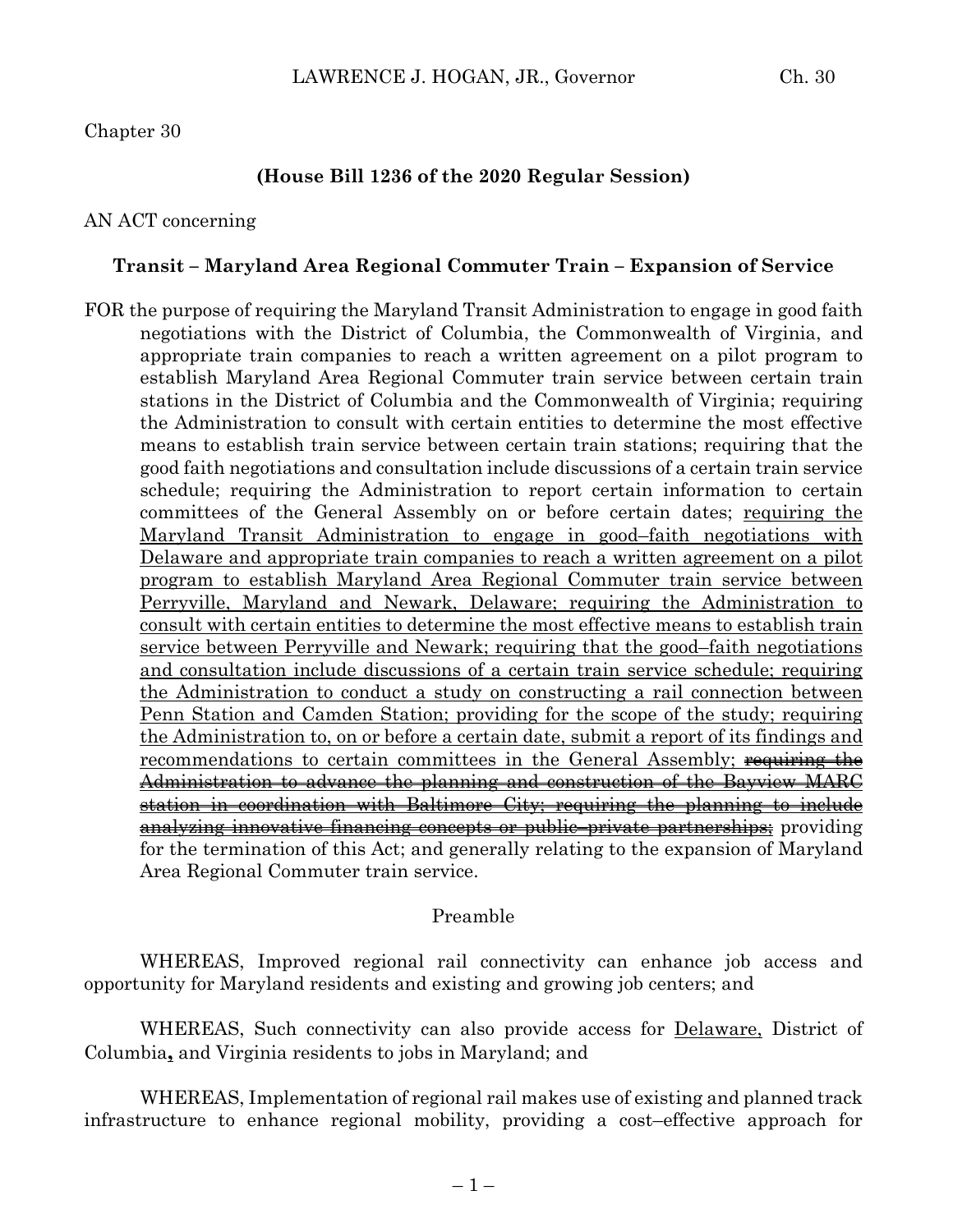delivering transportation options and reducing emissions associated with the transportation network; now, therefore,

SECTION 1. BE IT ENACTED BY THE GENERAL ASSEMBLY OF MARYLAND, That:

(a) The Maryland Transit Administration shall:

(1) engage in good faith negotiations with the District of Columbia, the Commonwealth of Virginia, and the appropriate railroad companies to reach a written agreement on a pilot program to establish Maryland Area Regional Commuter train service between Union Station in the District of Columbia and Alexandria Station in the Commonwealth of Virginia; and

(2) consult with regional private entities, including leading employers, labor representatives, rider advisory committees, and regional planning boards, to determine the most effective means to establish Maryland Area Regional Commuter train service between Union Station in the District of Columbia and Alexandria Station in the Commonwealth of Virginia, including train service scheduling and funding.

(b) The good faith negotiations and consultation required under subsection (a) of this section shall include discussions of a Maryland Area Regional Commuter train service schedule that includes:

(1) two morning trains traveling from Union Station through the L'Enfant Plaza Station in the District of Columbia on to the Crystal City Station and ending at Alexandria Station in the Commonwealth of Virginia; and

(2) two evening trains traveling from Alexandria Station through the Crystal City Station in the Commonwealth of Virginia on to the L'Enfant Plaza Station and ending at Union Station in the District of Columbia.

(c) (1) Subject to paragraph (2) of this subsection, on or before December 1 each year, the Maryland Transit Administration shall submit a report in accordance with § 2–1257 of the State Government Article to the Senate Budget and Taxation Committee, the House Appropriations Committee, and the House Environment and Transportation Committee.

(2) The reports required under paragraph (1) of this subsection shall:

(i) summarize the best efforts and discussions undertaken to comply with the requirements of subsection (a) of this section;

(ii) identify solutions to any impediments to establishing Maryland Area Regional Commuter train service between Union Station in the District of Columbia and Alexandria Station in the Commonwealth of Virginia;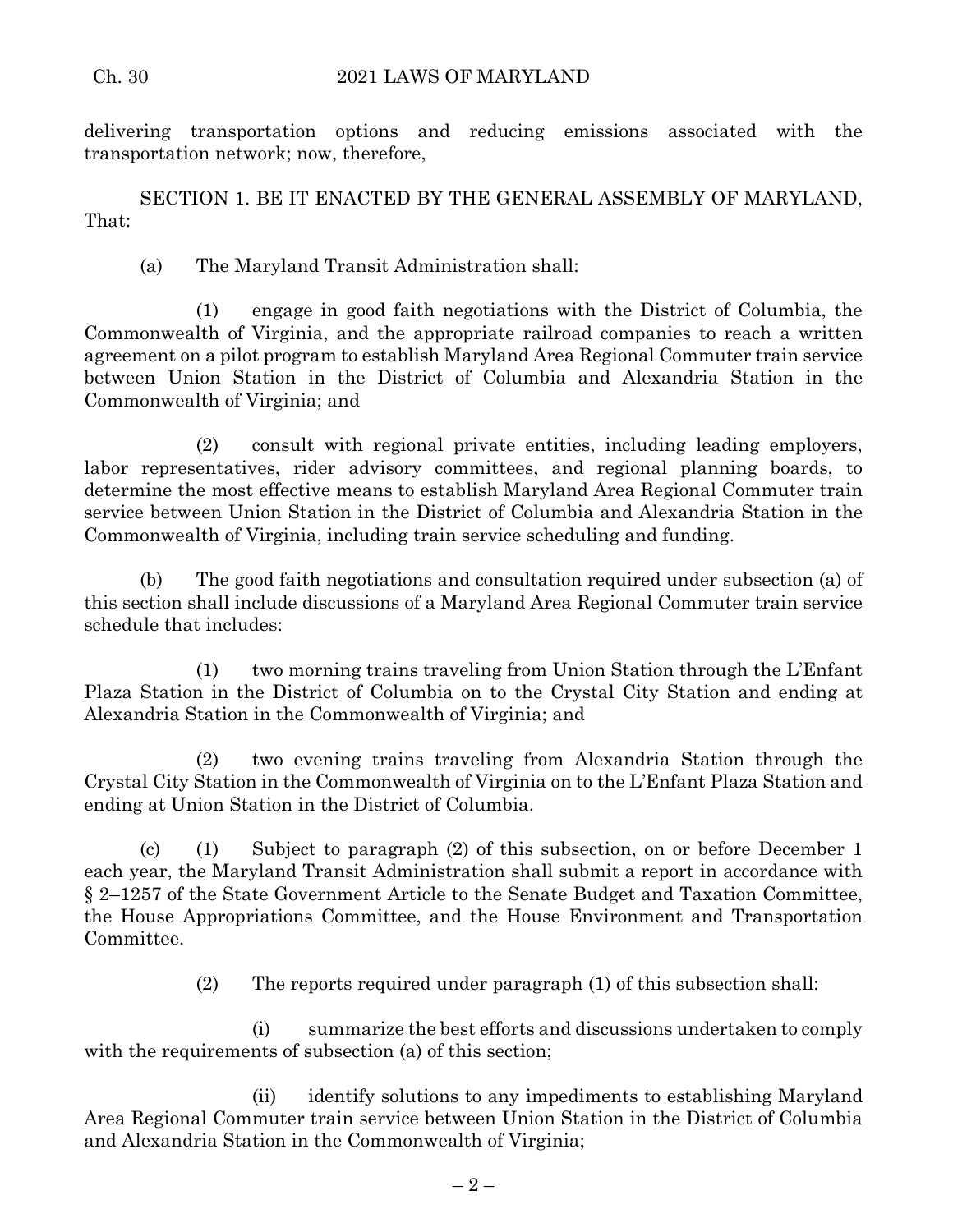(iii) if necessary, list the statutory changes necessary to establish Maryland Area Regional Commuter train service between Union Station in the District of Columbia and Alexandria Station in the Commonwealth of Virginia; and

(iv) provide any other information that the Maryland Transit Administration considers necessary for successful run–through service.

## SECTION 2. AND BE IT FURTHER ENACTED, That:

## (a) The Maryland Transit Administration shall:

(1) engage in good–faith negotiations with Delaware and the appropriate railroad companies to reach a written agreement on a pilot program to establish a Maryland Area Regional Commuter train service between Perryville, Maryland and Newark, Delaware; and

(2) consult with regional private entities, including leading employers, labor representatives, rider advisory committees, and regional planning boards, to determine the most effective means to establish Maryland Area Regional Commuter train service between Perryville, Maryland and Newark, Delaware, including train service scheduling and funding.

(b) The good–faith negotiations and consultation required under subsection (a) of this section shall include discussions of a Maryland Area Regional Commuter train service that includes:

(1) two morning trains traveling from Perryville to Newark; and

(2) two evening trains traveling from Newark to Perryville.

(c) On or before December 1 each year, the Maryland Transit Administration shall submit a report in accordance with  $\S 2$ –1257 of the State Government Article to the Senate Budget and Taxation Committee, the House Appropriations Committee, and the House Environment and Transportation Committee that:

(1) summarizes the best efforts and discussions undertaken to comply with the requirements of subsection (a) of this section;

(2) identifies solutions to any impediments to establishing Maryland Area Regional Commuter train service between Perryville, Maryland and Newark, Delaware;

(3) if necessary, lists the statutory changes necessary to establish Maryland Area Regional Commuter train service between Perryville, Maryland and Newark, Delaware; and